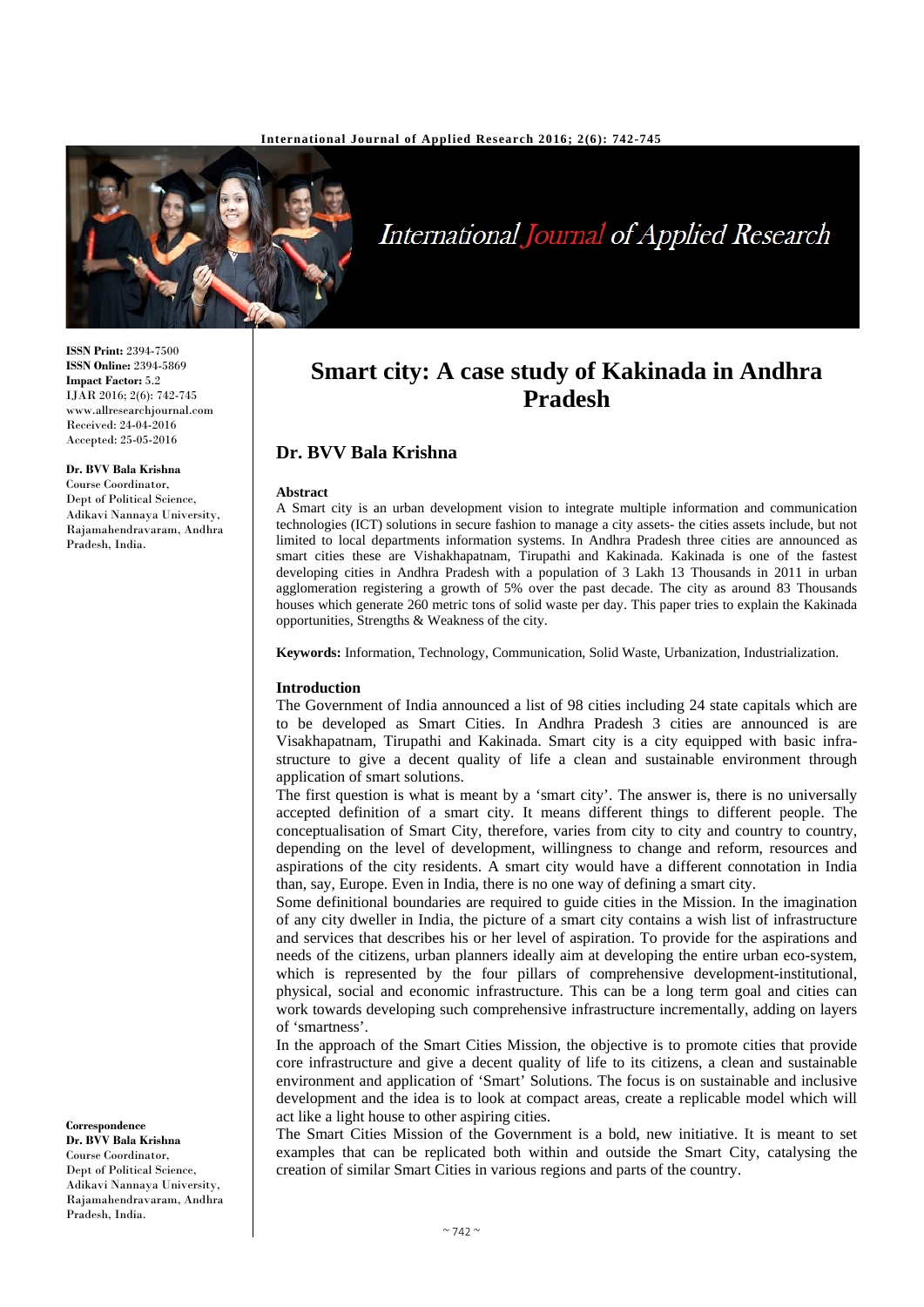The core infrastructure elements in a smart city would include:

- i) Adequate water supply,
- ii) Assured electricity supply,
- iii) Sanitation, including solid waste management,
- iv) Efficient urban mobility and public transport,
- v) Affordable housing, especially for the poor,
- vi) Robust IT connectivity and digitalization,
- vii) Good governance, especially e-Governance and citizen participation,
- viii)Sustainable environment,
- ix) Safety and security of citizens, particularly women, children and the elderly, and
- x) Health and education.

As far as Smart Solutions are concerned, an illustrative list is given below. This is not, however, an exhaustive list, and cities are free to add more applications.

The purpose of the Smart Cities Mission is to drive economic growth and improve the quality of life of people by enabling local area development and harnessing technology, especially technology that leads to Smart outcomes. Area- based development will transform existing areas (retrofit and redevelop), including slums, into better planned ones, thereby improving liveability of the whole City. New areas (greenfield) will be developed around cities in order to accommodate the expanding population in urban areas. Application of Smart Solutions will enable cities to use technology, information and data to improve infrastructure and services. Comprehensive development in this way will improve quality of life, create employment and enhance incomes for all, especially the poor and the disadvantaged, leading to inclusive cities.

#### **a. Transportation condition in the city**

Kakinada has planned grid road network. Average traffic speed on Major Corridors is 12-30kmph. Average trip length within the city is 3.4km excluding walk.10% citizens use NMV but more than 90% of the roads doesn't have footpaths. Citizens depends on 8000 Autos as Public transport facility is absent

#### **b. Water availability in the city and reduction in water wastage/ NRW**

The main source of raw water is the Godavari Canal through summer storage tanks. The Present water supply is 45 MLD with per capita supply of107 lpcd. NRW has reduced from 40% to 35% from 2012-13 to 2014-15 and further reduce to 20% by 2015-16 with the implementation of ongoing APMDP scheme.

#### **c. Solid waste management programs in the city**

The following programs have been initiated;

(1) Door to Door Collection in 70% of the city through tricycles

(2) Introduced night sweeping of main roads

(3) Developed 1MT compost plant to treat organic waste

(4) Already transaction is in progress to establish Waste to Energy (WtE) Plant

#### **d. Safety/ security conditions in the city**

Kakinada is a safe and secure city. The fatal accidents is ranging from 32 in 2012 to 35 in 2015 similarly the non-fatal accidents have reduced from 116 in 2012 to 91 in 2015. To ensure safety & security Police Department has installed 80 CCTV and 20 PTZ cameras.

#### **e. Energy availability and reduction of outages in the city**

Kakinada has reliable power supply with 2,300MW capacity power plants in the region. The outages at Kakinada are almost nil. The city has consumed 300.3MU, 331.36MU and 366.62MU in the years 2012-13, 2013-14 and 2014-15. Transmission & Distribution Losses are 3.75%, 1.96% and 3.11% during years 2012-13, 2013-14 and 2014-15.

### **f. Housing situation in the city, specifically role of municipality in expediting building plan approvals, enhancing property tax collection, etc.**

The property assessments have increased from 61,742 to 64,547 between 2012-13 and 2014-15. In same proportion the property tax collections have gone up from Rs.1897.13Lakhs to Rs.1971.37 Lakhs during 2012-13 and 2014-15. The percentage building sanctions was 92.4% in 2012-13 to 83.2% in 2014-15 enforcing strict byelaws.

#### **Administrative Efficiency**

#### **a. Overall attendance of functionaries**

KMC has already introduced Biometric Attendance System and the objective is to bring transparency and efficiency in administration. KMC has installed around 11 CCTV cameras in all sections of corporation office. to ensure efficiency and service delivery biometric attendance for both office and outdoor staff.

#### **b. Two-way communication between citizens and administration**

Kakinada Municipal Corporation is maintaining the websitekakinadacorporaiton.ap.gov.in for relevant information to the citizens of Kakinada. Corporation is also maintaining a call centre with Phone No.0884-2352299 and recently "Online Grivances Redressal Tracking System (OGRTS)" was launched to address public grievances. KMC also introduced Dial Your Commissioner and Mee Kosam initiatives.

#### **c. Use of e-Gov to enable hassle free access to statutory documents**

KMC has 5 Meeseva centers covering online services like registration of birth & death, application for water connections, applying for building permission, payment of property tax, water tax and title transfers etc. KMC also using e-tendering platform. The main objective is to enhance quality, transparency, convenience, certainty and accountability in providing each municipal service.

#### **d. Dashboards that integrate analytics and visualization of data**

The data of Kakinada Municipal Corporation is available on website and dashboards related to property tax, water charges, advertisement tax, trade licenses, aadhar, street lights, work list; building plan approvals, drinking water resource, Swacha Andhra and housing are available on websites http://cdma.ap.gov.in/ and http://urban.ap.gov.in/

#### **e. Availability of basic information relevant to citizens**

Basic information related to municipal online services like annual budgets, contact details of the officials, Water tap connection, Property tax, Birth and Death registration, Procedure & guidelines for various services Application forms,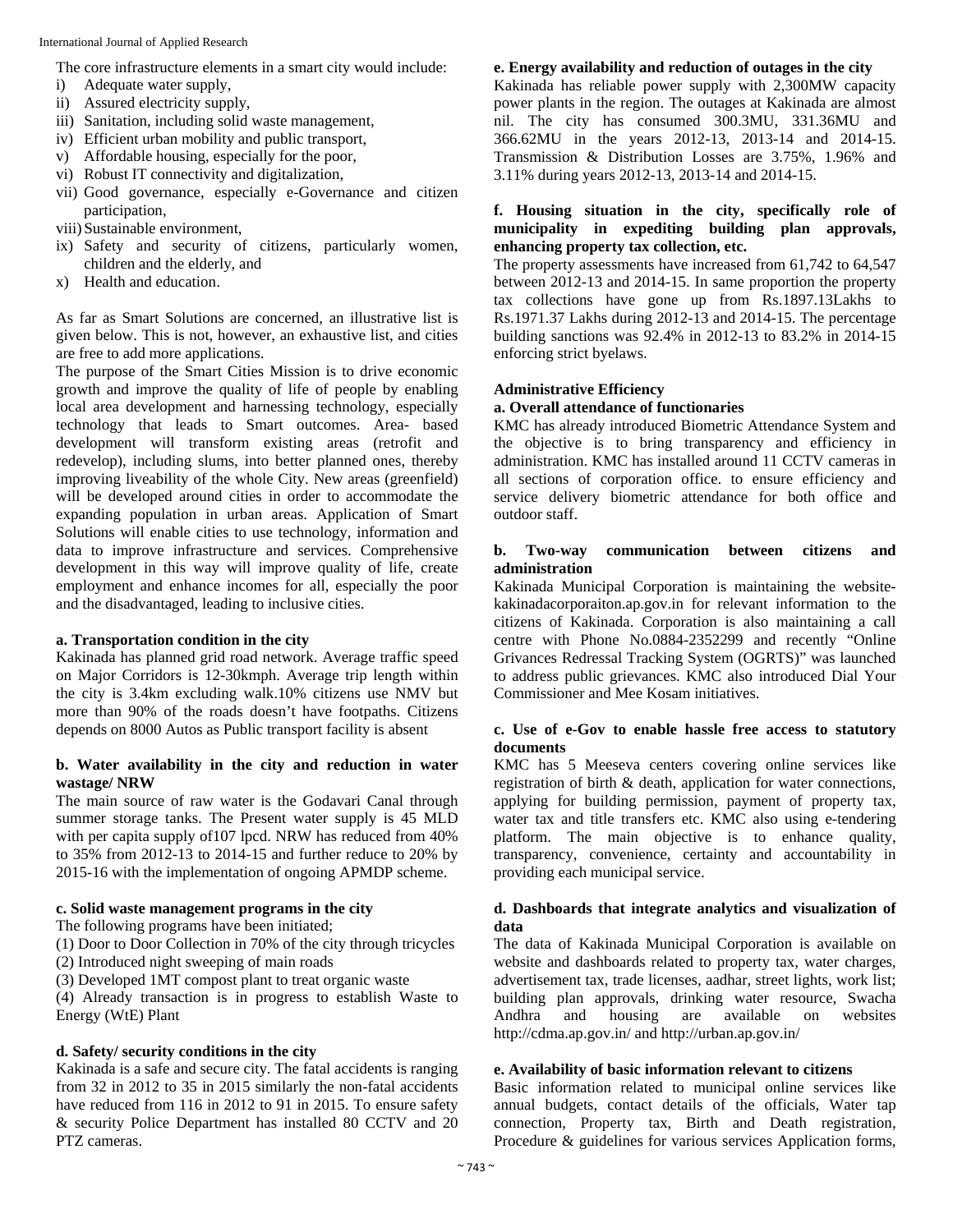circular & proceedings of the meetings and other relevant information is available on the websites and citizen charter.

#### **SWOT**

#### **City's Strengths Are**

**Port and Marine Economy:** There is an active port and marine economy dealing with fertilisers, oil refineries, bio-fuel products and agro- products. Public investment has led the expansion of port activities and promoting refining & petrochemical units as the anchor industry whilst private investments have followed in the downstream industries focusing on exports.

**Oil and Gas Growth Sector:** The city is the focus of growth for the O&G sector- there is a new GMR SEZ, PCPIR and the presence of big industries like RIL, GPCL, two new upcoming petrochemical industries.

**Fertilizer Industry -** known as the "Fertilizer city of Andhra Pradesh", City is a huge producer and reputed ones are Nagurjuna Fertilizers and Chemical Limited (NFCL) and Coramandel Fertilizers Limited (CFL).

**Education Hub -** Kakinada is also an educational hub of the state offering courses in engineering, medicine, IT and management at the graduate and postgraduate levels through various professional colleges in the city.

#### **The city's Weaknesses are**

**Traffic & Congestion:** Congested roads (Less than 20 kmph journey speed in certain areas), lack of public transport (with demand met from unorganized private modes) and unorganized parking (with high levels of on-street parking reducing the capacity of roads) combined with an unsafe environment for non-motorised traffic and few footpaths, significantly impacts on economic growth.

**Unskilled Workforce:** A workforce that is unable to participate in the upcoming industrial development due to lack of skills

**Inferior City Infrastructure:** There is a lack of comprehensive underground sewerage and Storm water drainage. Nonavailability of disposal site leading to insanitary conditions.

**Inclusive Growth:** There is a lack of affordable housing and facilities to cater to a diverse range of population (40% population lives in slums).

**Pigs and Dogs:** Pigs and dogs are very high lack of proper responsibility taken by the Kakinada Municipal Authorities. Pigs and dogs are creates in convince.

#### **City's Opportunities are**

**PCPIR:** City is part of the Vishakhapatnam- Kakinada Region PCPIR, which would be the largest petrochemical hub of Region. This development would mean that Kakinada would have to balance the sudden economic development triggered by the new development with the existing city so that the development is planned as well as promotes good quality of life for the residents of the Kakinada.

**Kakinada SEZ:** Spread over 10,000 acres in an area rich in oil and natural gas, the SEZ has the potential to create up to 70,000 jobs in next 5 years. Set up as a 'Port Based Multi Product Special Economic Zone', the site will cater to existing industries as well as expanding into new and emerging sectors based in and around Kakinada.

**Proposed Petrochemical University:** O&G sector requires highly skilled employees in the field as well as associated function (including office based). For the local and national population to get the most out of the opportunity, it is highly desirable to offer Petroleum Engineering and related courses in the city.

**VCIC:** Kakinada is part of the East Coast Economic Corridor (nation's first coastal corridor) and is poised to play a critical role in driving India's new "Act East Policy". It aims to increase industrial output & employment opportunities, increase in labor productivity & wages, promotion of dynamic SMEs and expanding exports over the next two decades. Promoted by Asian Development Bank and Government of Andhra Pradesh ADB is working under the guidance of Department of Industrial Policy and Promotion (DIPP), Ministry of Commerce and Industry, GoI & GoAP for development of VCIC region

**Port Industries:** Leading industrial giants have a stake in Kakinada and are invested in its future growth. Making use of the world class sea port and readily available industrial land, city can help promote the growth of both downstream petrochemical units as well as import dependent industries.

**Rich In Resources:** The city has uninterrupted electricity and water supply. It is also rich in natural resources. Monetarily, ADB has a significant commitment to invest in the region for sustainable growth.

**Tourism:** The tourism potential of the city still lies unexplored. Kakinada will look to diversify its economy further by promoting itself as an eco-tourism and religious destination in India. Kakinada is already included under Swadesh Darshan scheme by GoI and expected receive a grant of Rs.100Cr.

Capitalising on the city's proximity to the Coringa Wildlife Sanctuary, the Mangroves and forests, Kakinada will seek to become a new tourist hub on the South East coast of India. The environmentally sensitive but luxurious development of Hope Island as well as the numerous temples and the sea coast will seek to attract a wide range of visitors to the area. The coast of Kakinada is also expected to be installed with INS Vikrant.

**Yokohama's Interest in Kakinada:** Under Yokohama Partnership of Resources and Technologies (Y-PORT) scheme City of Yokohama is keen to support Kakinada to transform into smart city. The initiative is at advanced stage and MoU is expected to signed very soon between GoAP and City of Yokohama.

#### **City's Threats Are**

**Natural Calamities:** Being located in the coast of Bay of Bengal, Kakinada is prone to Cyclones and Floods.